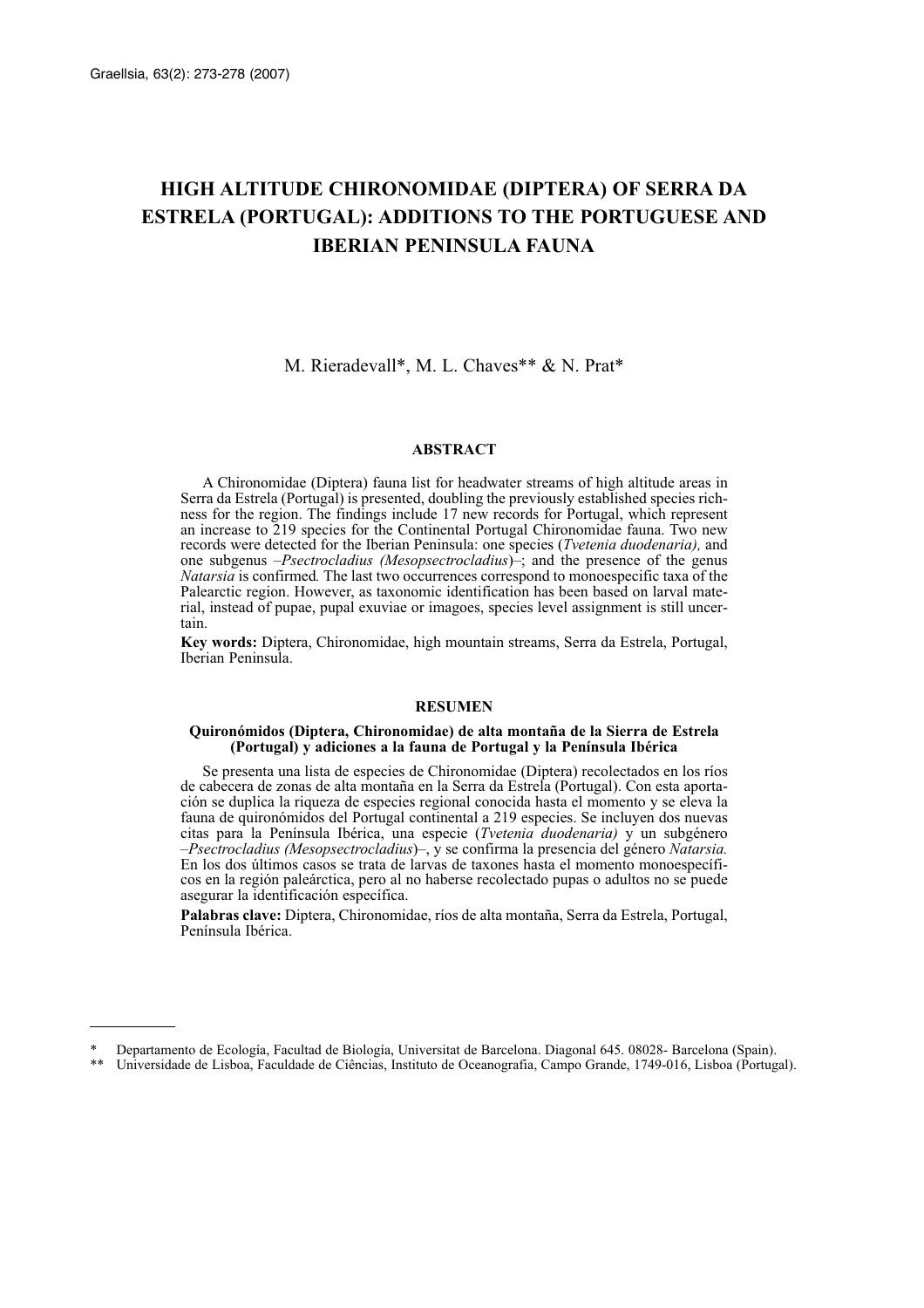#### **Introduction**

Chironomids are one of the most abundant and diverse group of aquatic insects inhabiting freshwater systems, particularly in alpine headwater streams (Castella *et al.,* 2001; Lods-Crozet *et al.,* 2001a; 2001b; Maiolini & Lencioni, 2001) and lakes (Rieradevall *et al.,* 1998, Rieradevall & Prat, 1999, 2000; Füreder *et al.,* 2006). These areas have great biogeographical interest due to the presence of both euryoecious and cold-stenothermal species, which cannot cross geographical barriers formed by warmer lowland waters. The westernmost high-mountain system in continental Europe is Serra da Estrela in Portugal (1993 m a.s.l.), although it is not as high as other alpine ranges such as the Pyrenees or the Alps. Knowledge of macroinvertebrate fauna and especially of chironomids in Serra da Estrela is still limited to rivers and streams below 1400 m a.s.l. (Reiss, 1989; Cobo *et al*., 2001) and high mountain lakes above 1615 m a.s.l. (Rieradevall & Prat, 1999). Five intermittent headwater streams located above 1400 m a.s.l. were studied in the present work, which is part of a larger study on the benthic macroinvertebrate community of these high altitude streams (see Chaves *et al.*, in press). The main objective of the present paper is to improve the knowledge of Serra da Estrela freshwater biodiversity, namely with respect to the Chironomidae fauna.

# **Material and methods**

Biological data was collected in five different intermittent headstreams located within the Mondego River basin, in Serra da Estrela Natural Park (Table 1). Distance between sites ranged from 16 km to 0.5 km. Therefore, all sites presented very similar climatic and geological conditions and fit within a single stream type (>800 m a.s.l., siliceous geology, with less than 10 km2 of catchment area).

The five intermittent stream sites were sampled on six occasions, at approximately four to six-weekly intervals, from late April 2004 to early November 2004. All five streams dried up to form pools in summer. Streams 1 and 2 were totally dry during one sampling occasion (July) and streams 4 and 5 during three sampling occasions (from July to mid October). More information about ecological functioning and benthos structure at these localities can be found in Chaves *et al*. (in press).

Pupae and pupal exuviae of Chironomidae were collected by applying the methodology indicated by Langton & Casas (1998), using a hand-net of 250 µm mesh size. Care was taken to include all possible habitats over representative sections of the stream (10 m samples). Samples were preserved *in situ* in 96% ethanol, rinsed using a 250 µm mesh sized sieve, sorted under magnification and preserved in 70% ethanol.

Pupal exuviae (Pe), pupae and pharate imagoes (Pm for male pupae, and Pf for female pupae), and larvae were prepared for taxonomical identification following current methods, which included, when necessary, bathing in a warm 10% potassium hydroxide solution for clearing the specimen, rinsing with distilled water, dehydrating in 70% and 90% ethanol and mounting in

Table 1.— Location and physiographic characteristics of each of the five stream sites studied. All sites are within the Mondego River basin in Serra da Estrela (Portugal).

Tabla 1.— Localización y características fisiográficas de los cinco ríos de cabecera estudiados en la cuenca del río Mondego en Serra da Estrela (Portugal).

|                           | <b>Streams</b> |              |              |               |                 |  |  |  |
|---------------------------|----------------|--------------|--------------|---------------|-----------------|--|--|--|
| <b>Variables</b>          |                |              |              | 4             |                 |  |  |  |
| Latitude (North)          | 40°21.840      | 40°21.775    | 40°21.445    | 40°25.700     | 40°24.244       |  |  |  |
| Longitude (West)          | 7°37.847       | 7°37.713     | 7°37.630     | 7°35.653      | 7°35.172        |  |  |  |
| Distance from source (km) | 0.38           | 0.40         | 2.00         | 0.73          | 0.50            |  |  |  |
| Altitude (m a.s.l.)       | 1673           | 1664         | 1629         | 1400          | 1470            |  |  |  |
| Drainage basin $(km^2)$   | 0.08           | 0.15         | 2.16         | 0.20          | 0.13            |  |  |  |
| Tributary of              | Ribeira da     | Ribeira da   | Ribeira da   | Ribeira do    | Ribeira da      |  |  |  |
|                           | Lagoa (Alva)   | Lagoa (Alva) | Lagoa (Alva) | Cabaço (Alva) | Fervença (Alva) |  |  |  |

Graellsia, 63(2), Diciembre 2007, pp. 273-278 — ISSN: 0367-5041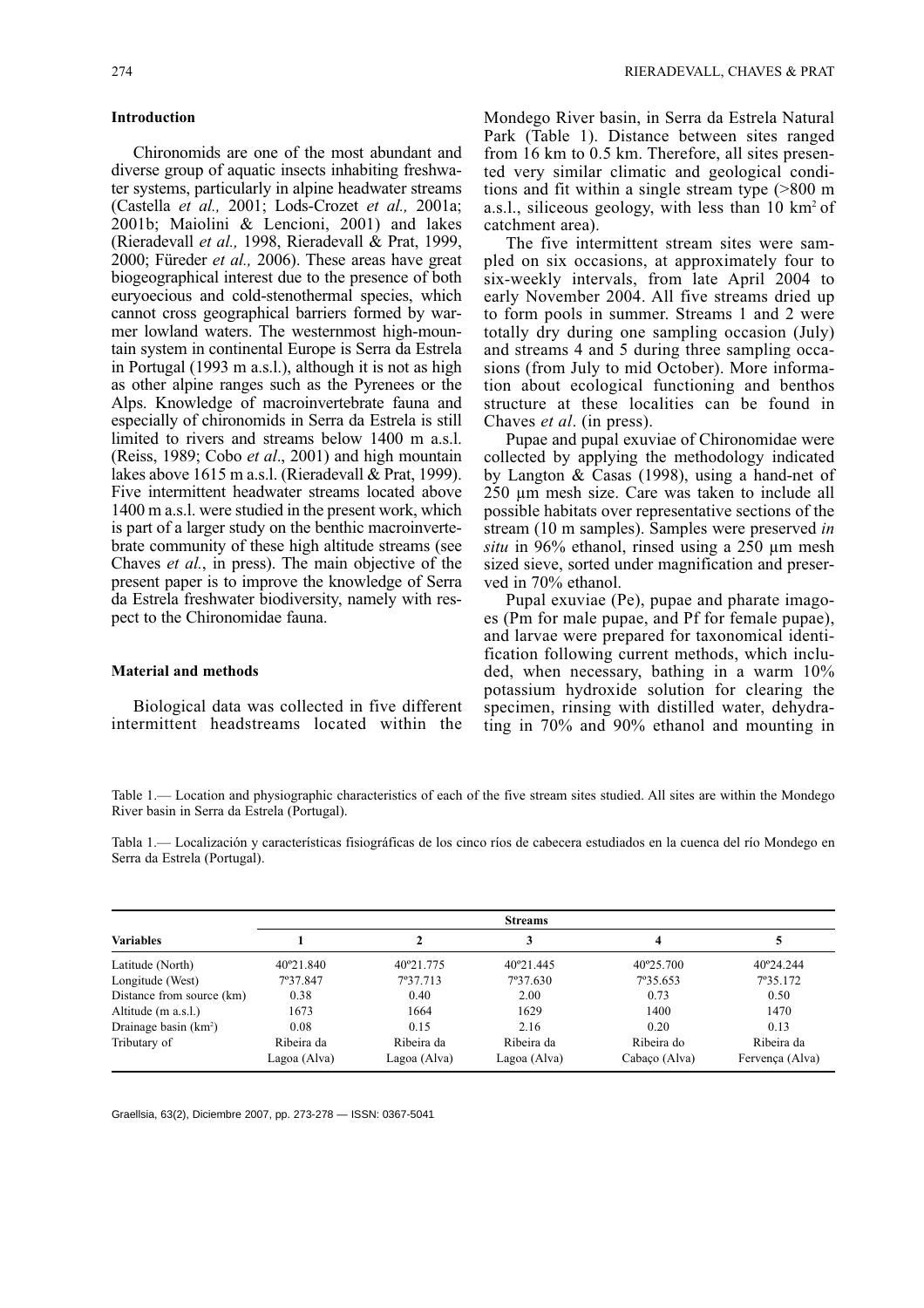|                             | Tabla 2.— Especies de quironómidos encontradas en la Serra da Estrela. Para cada especie y cada punto de muestreo se indica la fecha en que fue capturada, el número de<br>longistyla y Heterotrissocladius marcidus no fueron incluidas en Cobo et al. (2001). ## Se confirma la presencia de Psectrocladius (P.) oligosetus en Serra da Estrela, ya<br>especímenes, si la identificación se hizo por la exuvia pupal (Pe) o una pupa madura, macho (Pm) o hembra (Pf). Se incluye información sobre si la especie había estado<br>citado por Rieradevall & Prat (1999), aunque Cobo et al. (2002) consideró su presencia como no confirmada. ### Tanytarsus buchonius ya fue citado por Cobo et al. (2001)<br>citada anteriormente en Serra da Estrela o en Portugal. Para algunas especies se incluyen algunas notas taxonómicas de interés. 1- Rieradevall et al. (1998); 2- Rieradevall<br>& Prat (1999); 3-Malo et al. (1998); 4- Cobo et al. (2001); 5- Reiss (1989); 6- Freeman (1959); 7- Cobo et al. (2002). # Las citas previas en Serra da Estrela de Ablabezmyia<br>en Portugal, sin embargo sorprendentemente no fue incluido en el catálogo de los quironómidos ibéricos compilado por Cobo et al. (2002)<br>Species | Stream 1                                                                                      | Stream <sub>2</sub>                                                     | Stream <sub>3</sub>                                     | n<br><b>Stream</b>                             | SE        | Portugal |
|-----------------------------|-------------------------------------------------------------------------------------------------------------------------------------------------------------------------------------------------------------------------------------------------------------------------------------------------------------------------------------------------------------------------------------------------------------------------------------------------------------------------------------------------------------------------------------------------------------------------------------------------------------------------------------------------------------------------------------------------------------------------------------------------------------------------------------------------------------------------------------------------------------------------------------------------------------------------------------------------------------------------------------------------------------------------------------------------------------------------------------------------------------------------------------------------------------------------------------------------------------------------------------|-----------------------------------------------------------------------------------------------|-------------------------------------------------------------------------|---------------------------------------------------------|------------------------------------------------|-----------|----------|
|                             | Procladius (Holotanypus) choreus (Meigen, 1804)<br>Macropelopia sp.                                                                                                                                                                                                                                                                                                                                                                                                                                                                                                                                                                                                                                                                                                                                                                                                                                                                                                                                                                                                                                                                                                                                                                 | $(22-09-2004)$ : Pf 1<br>$(05-06-2004)$ : Pf 1                                                |                                                                         |                                                         |                                                | 1, 2<br>4 | 3, 4     |
|                             | Ablabesmyia longistyla Fittkau, 1962                                                                                                                                                                                                                                                                                                                                                                                                                                                                                                                                                                                                                                                                                                                                                                                                                                                                                                                                                                                                                                                                                                                                                                                                |                                                                                               |                                                                         | $(05-06-2004)$ : Pf 2                                   |                                                | 4#        | 3,5      |
| $\stackrel{*}{*}$           | Paramerina cingulata (Walker, 1856)                                                                                                                                                                                                                                                                                                                                                                                                                                                                                                                                                                                                                                                                                                                                                                                                                                                                                                                                                                                                                                                                                                                                                                                                 | $(22-09-2004)$ : Pf 1                                                                         |                                                                         | $(22-09-2004)$ : Pf 5                                   |                                                |           | $\circ$  |
| $\ast$                      | Zavrelimyia barbatipes (Kieffer, 1911)                                                                                                                                                                                                                                                                                                                                                                                                                                                                                                                                                                                                                                                                                                                                                                                                                                                                                                                                                                                                                                                                                                                                                                                              | $(22-09-2004)$ : Pf 1                                                                         | $(05-06-2004)$ : Pm 1                                                   | $(22-09-2004)$ : Pm $1 + Pf4$<br>$(15-07-2004)$ : Pf 1, | $(04-06-2004)$ : Pm 1                          |           | 4,7      |
|                             | Diamesa Pe 2, Langton, 1991                                                                                                                                                                                                                                                                                                                                                                                                                                                                                                                                                                                                                                                                                                                                                                                                                                                                                                                                                                                                                                                                                                                                                                                                         |                                                                                               |                                                                         |                                                         | $(21-04-2004)$ : Pf 1                          |           |          |
| $\stackrel{*}{*}$<br>$\ast$ | Bryophaenocladius muscicola (Kieffer, 1906)                                                                                                                                                                                                                                                                                                                                                                                                                                                                                                                                                                                                                                                                                                                                                                                                                                                                                                                                                                                                                                                                                                                                                                                         | $(22-09-2004)$ : Pm 2 + Pf 6                                                                  |                                                                         | $(22-09-2004)$ : Pe                                     |                                                |           |          |
|                             | Chaetocladius melaleucus (Meigen, 1818)                                                                                                                                                                                                                                                                                                                                                                                                                                                                                                                                                                                                                                                                                                                                                                                                                                                                                                                                                                                                                                                                                                                                                                                             |                                                                                               |                                                                         |                                                         |                                                |           | 4,7      |
|                             | Cricotopus (Cricotopus) bicinctus (Meigen, 1818)                                                                                                                                                                                                                                                                                                                                                                                                                                                                                                                                                                                                                                                                                                                                                                                                                                                                                                                                                                                                                                                                                                                                                                                    |                                                                                               |                                                                         | $(05-06-2004)$ : Pm 2 + Pe 2<br>$(22-09-2004)$ : Pm 1   |                                                | 4         | 3,5      |
| $\frac{*}{*}$               | Cricotopus (Cricotopus) fuscus (Kieffer, 1909)                                                                                                                                                                                                                                                                                                                                                                                                                                                                                                                                                                                                                                                                                                                                                                                                                                                                                                                                                                                                                                                                                                                                                                                      |                                                                                               |                                                                         | $(22-09-2004)$ : Pf 1                                   |                                                |           |          |
| $\frac{*}{*}$               | Eukieferiella brehmi Gouin, 1943                                                                                                                                                                                                                                                                                                                                                                                                                                                                                                                                                                                                                                                                                                                                                                                                                                                                                                                                                                                                                                                                                                                                                                                                    | $(28-08-2004)$ : Pe 7 + Pm 1 + Pf 5<br>$(11-11-2004)$ : Pe $1 + Pf4$<br>$(22-09-2004)$ : Pe 1 | $(28-08-2004)$ : Pm 1<br>$(05-06-2004)$ : Pf 1<br>$(20-04-2004)$ : Pf 1 | $(28-08-2004)$ : Pf 3<br>(22-09-2004): Pf 2             |                                                |           |          |
|                             | Heterotrissocladius marcidus (Walker, 1856)                                                                                                                                                                                                                                                                                                                                                                                                                                                                                                                                                                                                                                                                                                                                                                                                                                                                                                                                                                                                                                                                                                                                                                                         | $(20-04-2004)$ : Pm 1<br>$(22-09-2004)$ : Pe 1                                                |                                                                         | $(20-04-2004)$ : Pm 1                                   | $(21-04-2004)$ : Pf 1<br>$(04-06-2004)$ : Pf 2 | 2,4#      |          |
| ∗                           | Orthocladius (Eudactylocladius) fuscimanus<br>(Kieffer in Kieffer & Thienemam, 1908)                                                                                                                                                                                                                                                                                                                                                                                                                                                                                                                                                                                                                                                                                                                                                                                                                                                                                                                                                                                                                                                                                                                                                | $(22-09-2004)$ : Pe 2 + Pm 1                                                                  |                                                                         |                                                         |                                                |           | 4        |
| ∗                           | Parametriocnemus stylatus (Kieffer, 1924)                                                                                                                                                                                                                                                                                                                                                                                                                                                                                                                                                                                                                                                                                                                                                                                                                                                                                                                                                                                                                                                                                                                                                                                           |                                                                                               | $(22-09-2004)$ : Pe 2                                                   |                                                         |                                                |           | 4        |
|                             | Psectrocladius (Psectrocladius) oligosetus Wülker, 1956                                                                                                                                                                                                                                                                                                                                                                                                                                                                                                                                                                                                                                                                                                                                                                                                                                                                                                                                                                                                                                                                                                                                                                             | $(22-09-2004)$ : Pe 1                                                                         |                                                                         |                                                         |                                                | 1, 2,     | 7##      |
| $***$                       | Tvetenia duodenaria Kieffer, 1922                                                                                                                                                                                                                                                                                                                                                                                                                                                                                                                                                                                                                                                                                                                                                                                                                                                                                                                                                                                                                                                                                                                                                                                                   | $(28-08-2004)$ : Pm 2 + Pe 2                                                                  |                                                                         |                                                         |                                                |           |          |
| $**$                        | Zalutschia humphresiae Dowling & Murray, 1980                                                                                                                                                                                                                                                                                                                                                                                                                                                                                                                                                                                                                                                                                                                                                                                                                                                                                                                                                                                                                                                                                                                                                                                       | $(20-04-2004)$ ; Pe 2 + Pf 2                                                                  |                                                                         | $(22-09-2004)$ : Pm 1                                   |                                                |           |          |
|                             | Micropsectra apposita (Walker, 1856)                                                                                                                                                                                                                                                                                                                                                                                                                                                                                                                                                                                                                                                                                                                                                                                                                                                                                                                                                                                                                                                                                                                                                                                                | $(05-06-2004)$ : Pe 2                                                                         |                                                                         |                                                         |                                                | 4         | 4        |
| ∗                           | Tanytarsus buchonius (Reiss & Fittkau, 1971)                                                                                                                                                                                                                                                                                                                                                                                                                                                                                                                                                                                                                                                                                                                                                                                                                                                                                                                                                                                                                                                                                                                                                                                        | $(22-09-2004)$ : Pm 2<br>$(20-04-2004)$ : Pm 1                                                |                                                                         |                                                         |                                                |           | 7###     |
|                             |                                                                                                                                                                                                                                                                                                                                                                                                                                                                                                                                                                                                                                                                                                                                                                                                                                                                                                                                                                                                                                                                                                                                                                                                                                     |                                                                                               |                                                                         |                                                         |                                                |           |          |

HIGH ALTITUDE CHIRONOMIDAE FROM PORTUGAL 275

Table 2.— Species of Chironomidae found in Serra da Estrela (SE). For each species and site the date of capture is indicated as well as if the identification was made using only the pupal exuviae (Pe) or the pharate pupa, male (Pm) or female (Pf). Additional information for each species includes the previous citations in Serra da Estrela (SE) or Portugal. 1- Rieradevall *et al.* (1998); 2- Rieradevall & Prat (1999); 3- Malo *et al.* (1998); 4- Cobo *et al*. (2001); 5- Reiss (1989); 6- Freeman (1959); 7- Cobo *et al.* (2002). *#* The previous citations in Serra da Estrela of *Ablabesmyia longistyla* and *Heterotrissocladius marcidus* were omitted in Cobo *et al.* (2001). ## This confirms the presence of

Table 2.— Species of Chironomidae found in Serra da Estrela (SE). For each species and site the deta of capture is indicated as well as if the identification was made using<br>only the pupal exuviae (Pe) or the pharate pupa,

Graellsia, 63(2), Diciembre 2007, pp. 273-278 — ISSN: 0367-5041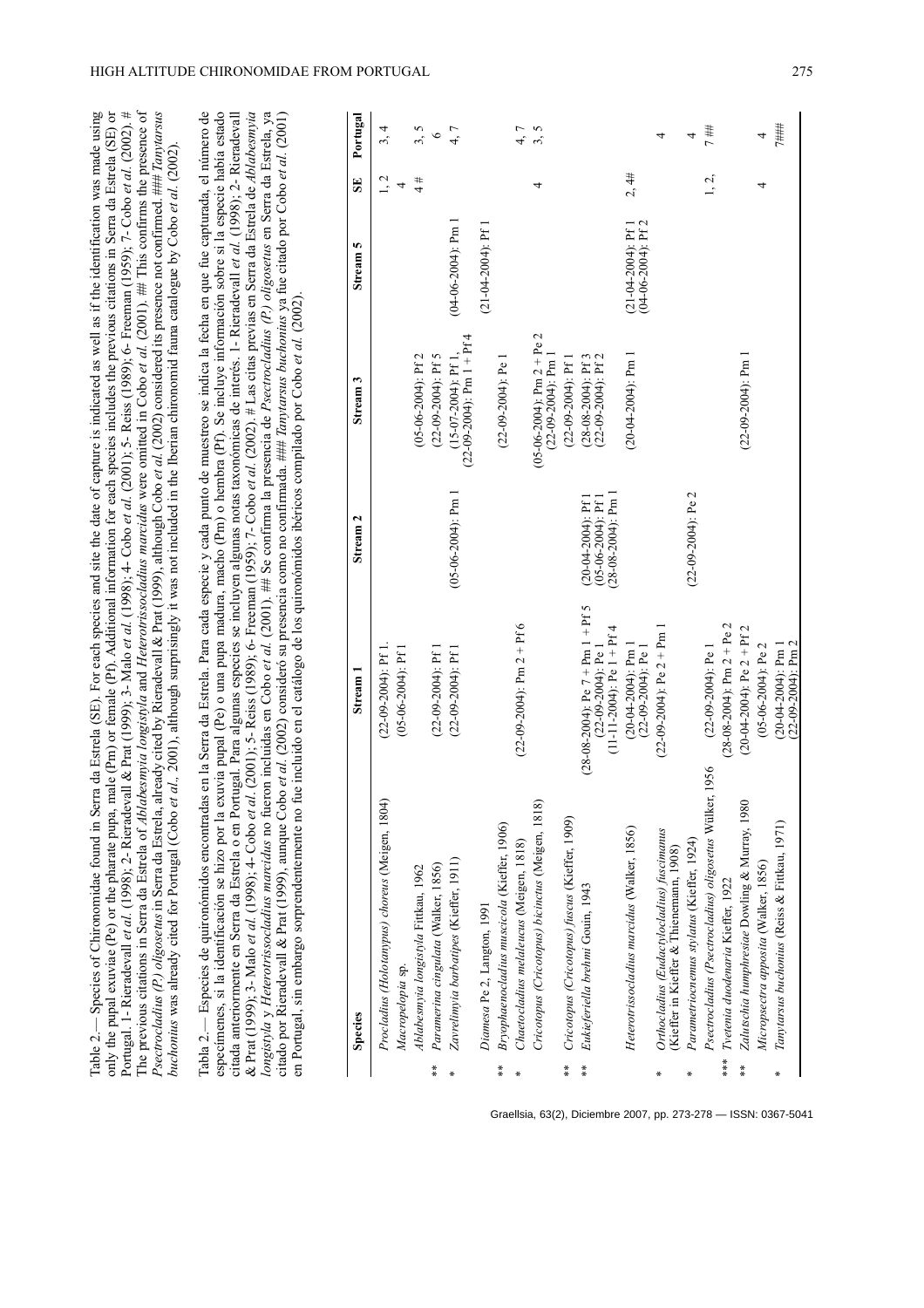Table 3.— Chironomidae taxa found in the 5 headwater streams sampled in Serra da Estrela (Portugal) identified using larvae. When the genus is monotypic in the Western Palearctic region, as for *Natarsia, Pseudokiefferiella* or *Stilocladius*, we have assigned the corresponding species name in brackets.

Tabla 3.— Taxones de quironómidos identificados en los 5 ríos de cabecera muestreados en la Serra da Estrela (Portugal) de acuerdo a las larvas encontradas. Cuando el género es monotípico en la región Paleárctica Occidental, como es el caso de *Natarsia, Pseudokiefferiella* o *Stilocladius*, se ha asignado el nombre específico correspondiente entre corchetes.

| <b>Sf. Tanypodinae</b>   |                                                                                        |        | Krenosmittia Thienemann & Krüger, 1939                                    |  |  |
|--------------------------|----------------------------------------------------------------------------------------|--------|---------------------------------------------------------------------------|--|--|
|                          | Krenopelopia Fittkau, 1962 (K. nigropunctata in Serra da                               | **     | Orthocladius (Euorthocladius) luteipes Goetghebuer, 1938                  |  |  |
|                          | Estrela (Cobo et al., 2001)).                                                          | $\ast$ | Paraphaenocladius pseudirritus Strenzke, 1950                             |  |  |
| $\ast$                   | Larsia Fittkau, 1962                                                                   | $\ast$ | Psectrocladius (Allopsectrocladius) obvius (Walker, 1856)                 |  |  |
| ***                      | Natarsia [N. punctata (Fabricius, 1805)]                                               | $\ast$ | Psectrocladius (Allopsectrocladius) platypus (Edwards, 1929)              |  |  |
|                          | Trissopelopia Kieffer, 1923 (T. longimana in Serra da Estrela<br>(Cobo et al., 2001)). | ***    | Psectrocladius (Mesopsectrocladius) [P. (M.) barbatipes<br>Kieffer, 1923] |  |  |
|                          | <b>Sf. Diamesinae</b>                                                                  | $\ast$ | Psectrocladius (Psectrocladius) octomaculatus Wülker, 1956                |  |  |
|                          | Diamesa Meigen, 1835 (two different larval forms)<br>*                                 |        | Rheocricotopus (Rheocricotopus) effusus (Walker, 1856)                    |  |  |
| $\ast$                   |                                                                                        | $\ast$ | Rheocricotopus (Rheocricotopus) fuscipes (Kieffer, 1909)                  |  |  |
|                          | Pseudokiefferiella [P. parva (Edwards, 1932)]                                          | **     | Stilocladius [S. montanus Rossaro, 1979]                                  |  |  |
| <b>Sf. Prodiamesinae</b> |                                                                                        | $\ast$ | Thienemanniella clavicornis (Kieffer, 1911)                               |  |  |
| *                        | Prodiamesa olivacea (Meigen 1818)                                                      | **     | Thienemanniella vittata (Edwards, 1924)                                   |  |  |
|                          |                                                                                        |        | Tvetenia bavarica (Goetghebuer, 1936)                                     |  |  |
|                          | <b>Sf. Orthocladiinae</b>                                                              | $\ast$ | Tvetenia calvescens (Edwards, 1929)                                       |  |  |
|                          | Brillia bifida (Kieffer, 1909) (= B. modesta (Meigen, 1830))                           |        |                                                                           |  |  |
| $***$                    | Hydrobaenus Fries, 1830                                                                |        | <b>Sf. Chironominae</b>                                                   |  |  |
| *                        | Limnophyes Eaton, 1875                                                                 |        | Tribe Chironomini                                                         |  |  |
| $\ast$                   | Orthocladius (O.) gr. rubicundus                                                       |        | Chironomus Meigen, 1803                                                   |  |  |
| $\ast$                   | Paratrichocladius Santos Abreu, 1918                                                   | $\ast$ | Microtendipes Kieffer, 1913                                               |  |  |
| $\ast$                   | Pseudorthocladius Goetghebuer, 1932                                                    | **     | Paratendipes Kieffer, 1911                                                |  |  |
| **                       | Smittia Holmgreen, 1869                                                                |        | Polypedilum Kieffer, 1912                                                 |  |  |
| $\ast$                   | Cricotopus (Isocladius) tricinctus (Meigen, 1818)                                      |        | Tribe Tanytarsini                                                         |  |  |
|                          | Chaetocladius Kieffer, 1911                                                            | *      | Micropsectra aristata Pinder, 1976                                        |  |  |
| **                       | Corynoneura lacustris Edwards, 1924                                                    |        | Micropsectra ?lindrothi Goetghebuer, 1931                                 |  |  |
|                          | Corynoneura lobata Edwards, 1924                                                       |        | Micropsectra ?junci (Meigen, 1818)                                        |  |  |
|                          | Corynoneura gr. scutellata (C. arctica/scutellata)                                     | $\ast$ | Stempellinella Brundin, 1947                                              |  |  |
| **                       | Heleniella serratosioi Ringe, 1976                                                     | $\ast$ | ?Paratanytarsus Thienemann & Bause, 1913                                  |  |  |

Euparal media. Pupal skins were identified following Langton's (1991) key. These microscope slides are deposited in Dr. Rieradevall's collection at the University of Barcelona. For larvae identification we used mainly Wiederholm (1983) and Schmid (1993) together with miscellaneous bibliography, and Dr. Rieradevall's reference collection from Iberian mountain lakes and streams. This collection material allowed the correlation between several larvae specimens and their pharate adults and consequently the development of *Corynoneura and Micropsectra* unpublished identification keys that helped in the present identifications.

#### **Results and Discussion**

Species identified using pupaes and pupal exuviae during the present study are presented in Table 2, with indication of stream and collection date and type and quantity of examined material. For completeness and due to the relevance of some findings, we also present a check list of chironomid taxa (genus and/or species) that were identified using larval material exclusively (Table 3). In this table, when the genus is monotypic in the Western Palearctic region, as for *Natarsia, Pseudokiefferiella* or *Stilocladius*, we have assigned the corresponding species name in brackets.

New records for the Iberian Peninsula, Portugal and Serra da Estrela are indicated by \*\*\*, \*\* and \*,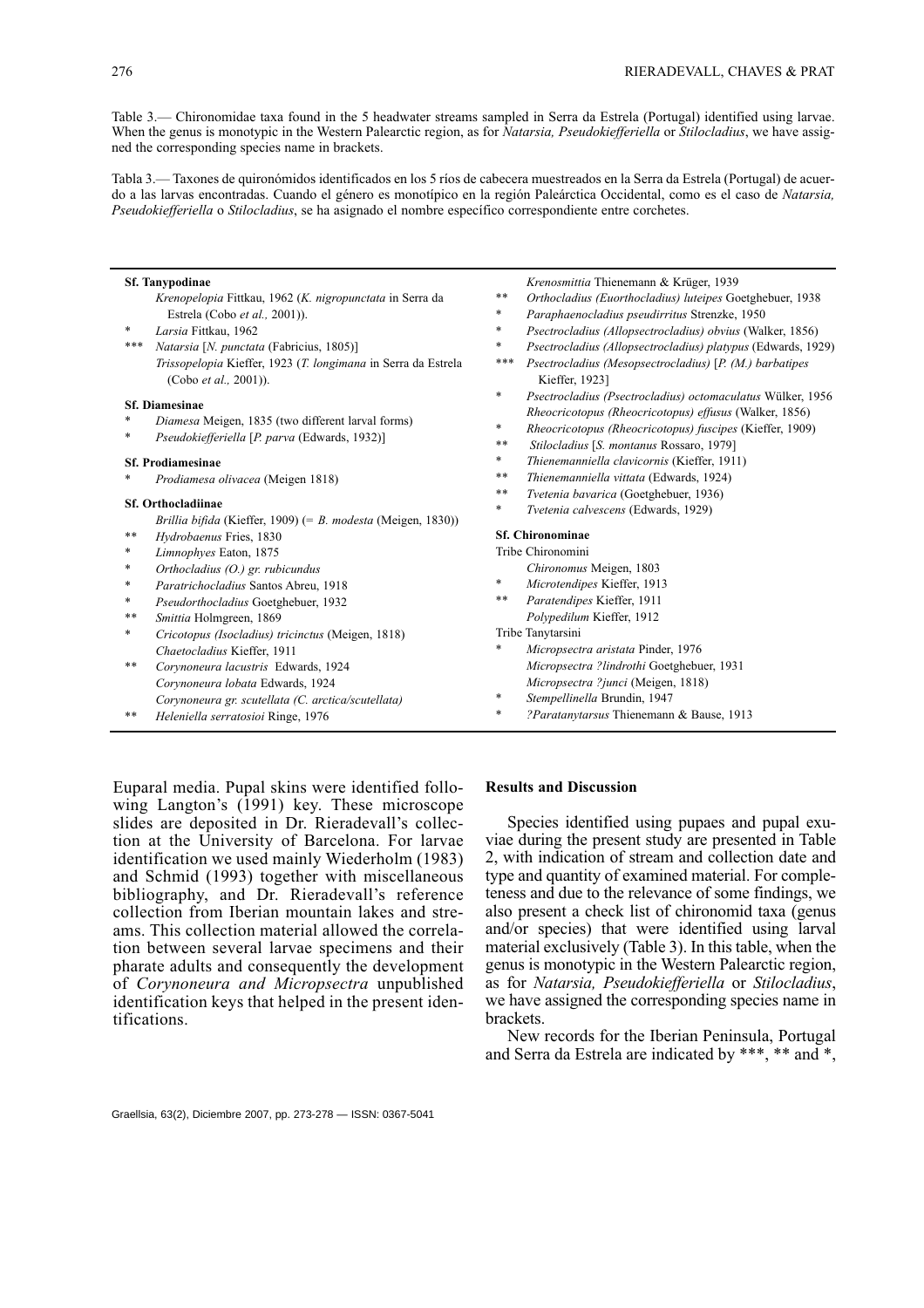respectively in both tables. Chironomid species assemblages in the five headwater streams studied accounted for 62 taxa, including representatives of subfamily Tanypodinae (9 taxa), Diamesinae (3), Prodiamesinae (1), Orthocladiinae (38), and Tribes Chironominii (4) and Tanytarsinii (7).

Forty-two taxa are new for Serra da Estrela, updating the Chironomidae fauna richness of this area to a total of 85 taxa, from the 43 reported up to now (Cobo *et al.*, 2001). These findings include 17 new records for Portugal, which represent an upgrade from the 202 previously detected taxa (Cobo *et al.,* 2002) to 219 species for the Continental Portugal Chironomidae fauna. One of these taxa is a new species record for the Iberian Peninsula (*Tvetenia duodenaria* Kieffer, 1922) and two are new monotypic genus and subgenus records for the same region (*Natarsia* (presumably *N. punctata* (Fabricius, 1805)), and *Psectrocladius (Mesopsectrocladius)* presumably *(P.* (*M*.) *barbatipes* Kieffer, 1923) respectively). In the case of *Natarsia* this is the confirmation of its presence in the Iberian Peninsula, as although already cited by Czerny & Strobl (1909), the posterior references (Arias, 1912; Cobo *et al*., 1987 and Soriano *et al*., 1997) are just citations of the same old and only source of information. Maybe because of that Cobo *et al*. (2002) omitted the inclusion of *Natarsia* in their Iberian Chironomidae catalogue. Three new genera records for continental Portugal are included: *Hydrobaenus, Smittia,* and *Paratendipes.* The remaining identifications represent an expansion of their known altitudinal range in Portugal. Since different material types (pupal exuviae, pupae, pharate imagoes and larvae) were used for taxonomic identification, only six taxa (those identified with pupal exuviae) can be considered as consistent new species cites, while the remaining taxa (11) need further confirmation with supplementary pupal or imagoes specimens.

As *Tvetenia duodenaria* is recorded for the first time in the Iberian Peninsula, and because we found some morphological differences with the data provided from other regions, we include some taxonomic remarks about this species from the material examined in Serra da Estrela. Thus, the observed male genitalia and pupal skins agreed with Lehman's (1972) descriptions, although the relative length of the thoracic horn filament with respect to the base was not as long in the Portuguese material as in the previously described material: 2.54 times vs. 6, respectively. Langton (com. pers., 2006) found great variability in this species character, similarly to other Orthocladiinae species. Thoracic horn base length is 0.34 of the thoracic horn total length instead of the expected 0.16-0.19 ratio originally indicated by Langton (1991). This ratio fitted better the description of *Dratnalia potamophylaxi* (Fittkau & Lellak, 1971) in Langton's key (op. cit.), although the tergite I morphology did not agree.

#### ACKNOWLEDGMENTS

We thank Ana Rego, Joana Marques, Luzia Borges, Paula Chainho and Tiago Marques for technical assistance in the collection of field data. The help of colleagues from the Oceanographic Institute of the University of Lisbon, specially M.J. Costa and J.L. Costa, is deeply acknowledged. This work was financially supported by a grant to M.L.C. (SFRH/BD/6365/2001).

#### **References**

- ARIAS, J., 1912. Adiciones a la fauna dipterológica de España. *Boletín de la Real Sociedad Española de Historia Natural*, XII: 385-427.
- CASTELLA, E., ADALSTEISSON, H., BRITTAIN, J. E., GISLASON, G. M., LEHMANN, A., LENCIONI, V., LODS-CROZET, B., MAIOLINI, B., MILNER, A. M., OLAFSSON, J. S., SALTVEIT, S. & SNOOK, D. L., 2001. Macrobenthic invertebrate richness and composition along a latitudinal gradient of European glacier-fed streams. *Freshwater Biology,* 46: 1811-1831.
- CHAVES, M. L., RIERADEVALL, M., CHAINHO, P., COSTA, J. L., COSTA, M. J. & PRAT. N. in press. Macroinvertebrate communities of non-glacial high altitude intermittent streams. *Freshwater Biology.*
- COBO, F., JIMÉNEZ, M. T., CASAS, J. J., VÍLCHEZ, A., SORIANO, O., SEVILLANO, M., RIERADEVALL, M., MUÑOZ, I. & PRAT, N., 1987. Inventario faunístico de los quironómidos conocidos de la Península Ibérica. *Alquibla*, 12: 56-65.
- COBO, F., SORIANO, O. & BÁEZ, M., 2002. Chironomidae. In: Carles-Tolrà, M. (coord.). *Catálogo de los Diptera de España, Portugal y Andorra. Monografías S.E.A.* 8: 35-44*.*
- COBO, F., SORIANO, O. & GONZÁLEZ, M. A., 2001. Inventario de los quironómidos (Diptera: Chironomidae) de Portugal. *Nova Acta Científica Compostelana (Biología),* 11: 225-248.
- CZERNY, L. & STROBL, G., 1909. Spanische Diptera III, Beitrag. *Verhandlungen der kaiserlich-königlichen zoologisch-botanischen Gesellschaft in Wien*, 59: 121-301.
- FÜREDER, L., ETTINGER, R., BOGGERO, A., THALER, B. & THIES, H., 2006. Macroinvertebrate diversity in alpine lakes: effects of altitude and catchment properties. *Hydrobiologia*, 562: 123-144.

Graellsia, 63(2), Diciembre 2007, pp. 273-278 — ISSN: 0367-5041